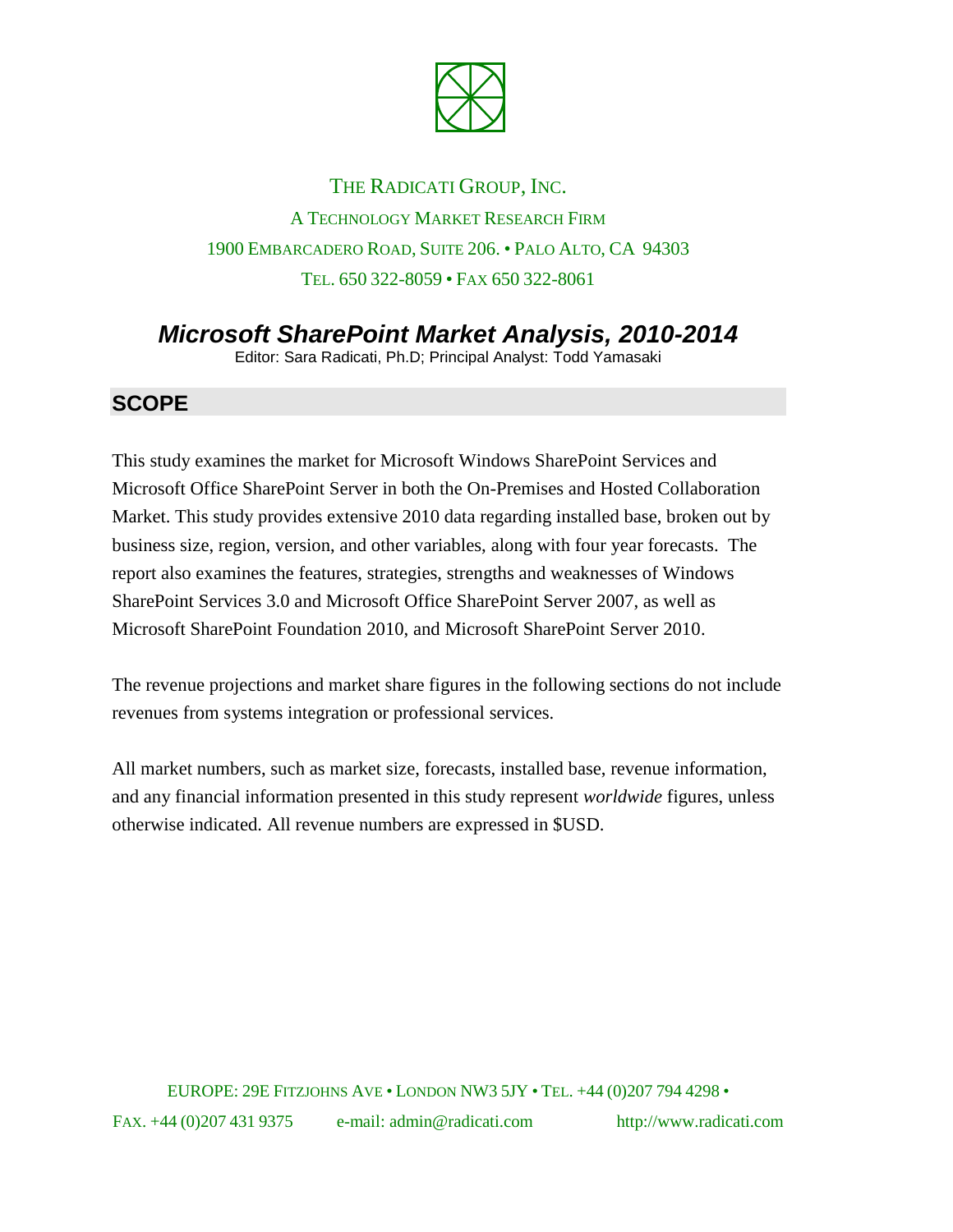## **METHODOLOGY**

The information and analysis in this report is based on primary research conducted by The Radicati Group, Inc. It consists of information collected from a variety of on-going surveys.

Secondary research sources have also been used, where appropriate, to cross-check the information collected. These include company annual reports and market size information from various market segments of the computer industry.

### **EXECUTIVE SUMMARY**

- This report examines the penetration of Microsoft SharePoint in both the On-Premises and Hosted Collaboration Market.
- In this report, Microsoft SharePoint refers to the following products; Windows SharePoint Services 3.0, Microsoft SharePoint Foundation 2010, Microsoft Office SharePoint Server 2007, and Microsoft SharePoint Server 2010.
	- o Windows SharePoint Services (WSS) refers to the whole Windows SharePoint Services family, including SharePoint Team Services, Windows SharePoint Services 2.0, Windows SharePoint Services 3.0, and Microsoft SharePoint Foundation 2010 unless otherwise stated.
	- o Microsoft Office SharePoint Server (MOSS) refers to the whole Microsoft Office SharePoint Server family, including SharePoint Portal Server 2001, SharePoint Portal Server 2003, Microsoft Office SharePoint Server 2007, and Microsoft SharePoint Server 2010 unless otherwise stated.
- Windows SharePoint Services is a component of Windows Server. WSS is a web portal that provides businesses with the following features: Collaboration tools, Shared Calendars, Blogs and Wikis, Document Management, and more. We expect the installed base of Windows SharePoint Services to grow at an average annual rate of 11% over the next four years.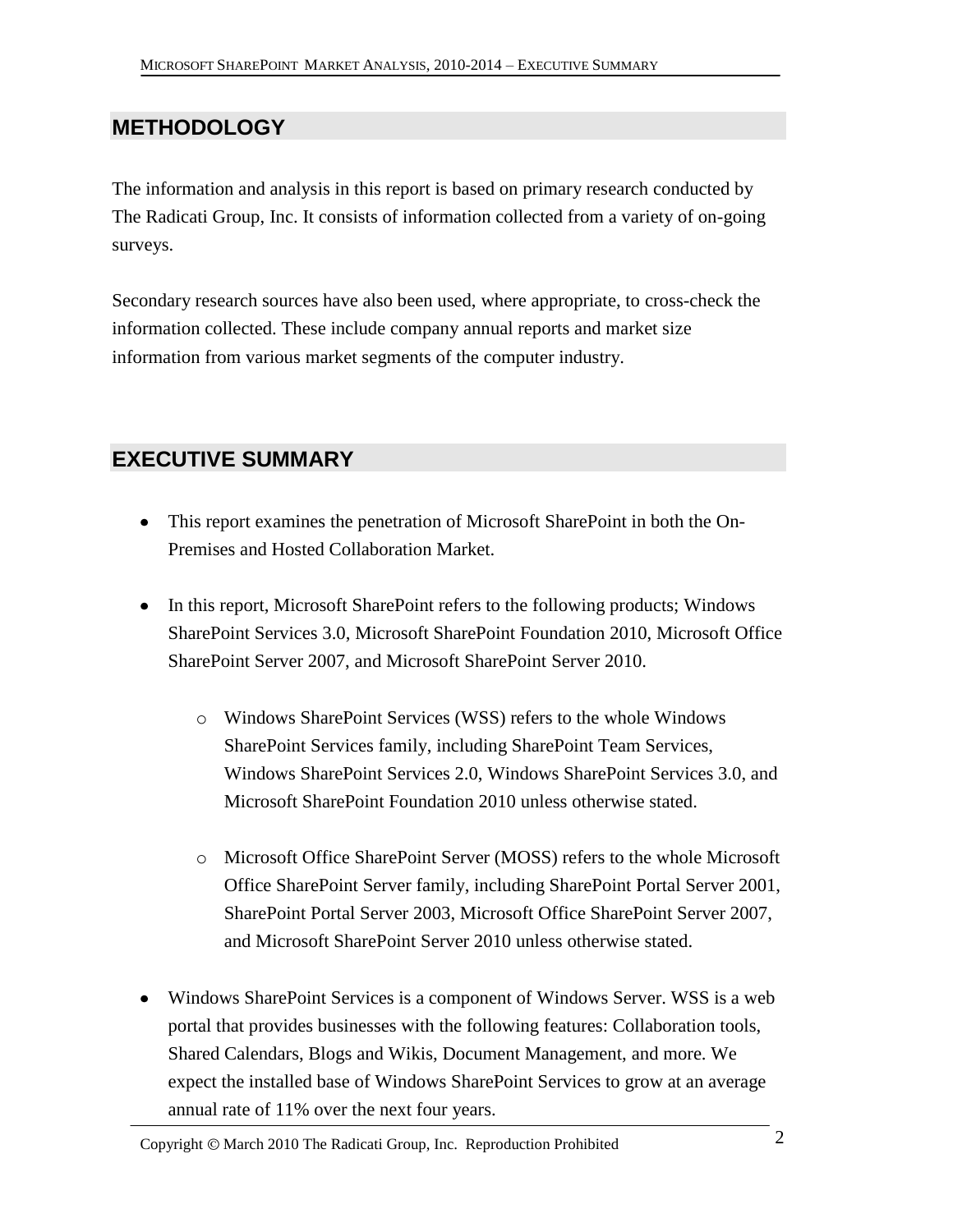- o Windows SharePoint Services focuses on providing Collaboration tools that increase productivity among workgroups or teams of users. Document Libraries are a key feature that is very popular among Windows SharePoint Services users.
- Microsoft Office SharePoint Server builds on Windows SharePoint Services, and provides six key components; Collaboration, Portal, Enterprise Search, Enterprise Content Management, Enterprise Content Management and Forms, and Business Intelligence (BI).
	- o Microsoft Office SharePoint Server tightly integrates with Microsoft Office applications, such as Outlook, for synchronized Outlook and SharePoint calendars, and Excel where worksheets can be saved to a SharePoint site and accessed using a browser.
	- o Microsoft Office SharePoint Server requires an additional software investment, and is intended for businesses that need an advanced collaboration and productivity solution. Microsoft Office SharePoint Server is most often deployed by medium to large-sized organizations.
	- o In 2010, 28% of organizations deploying Windows SharePoint Services have also deployed Microsoft Office SharePoint Server. By 2014, we expect that 54% of organizations using Windows SharePoint Services will also deploy Microsoft Office SharePoint Server.